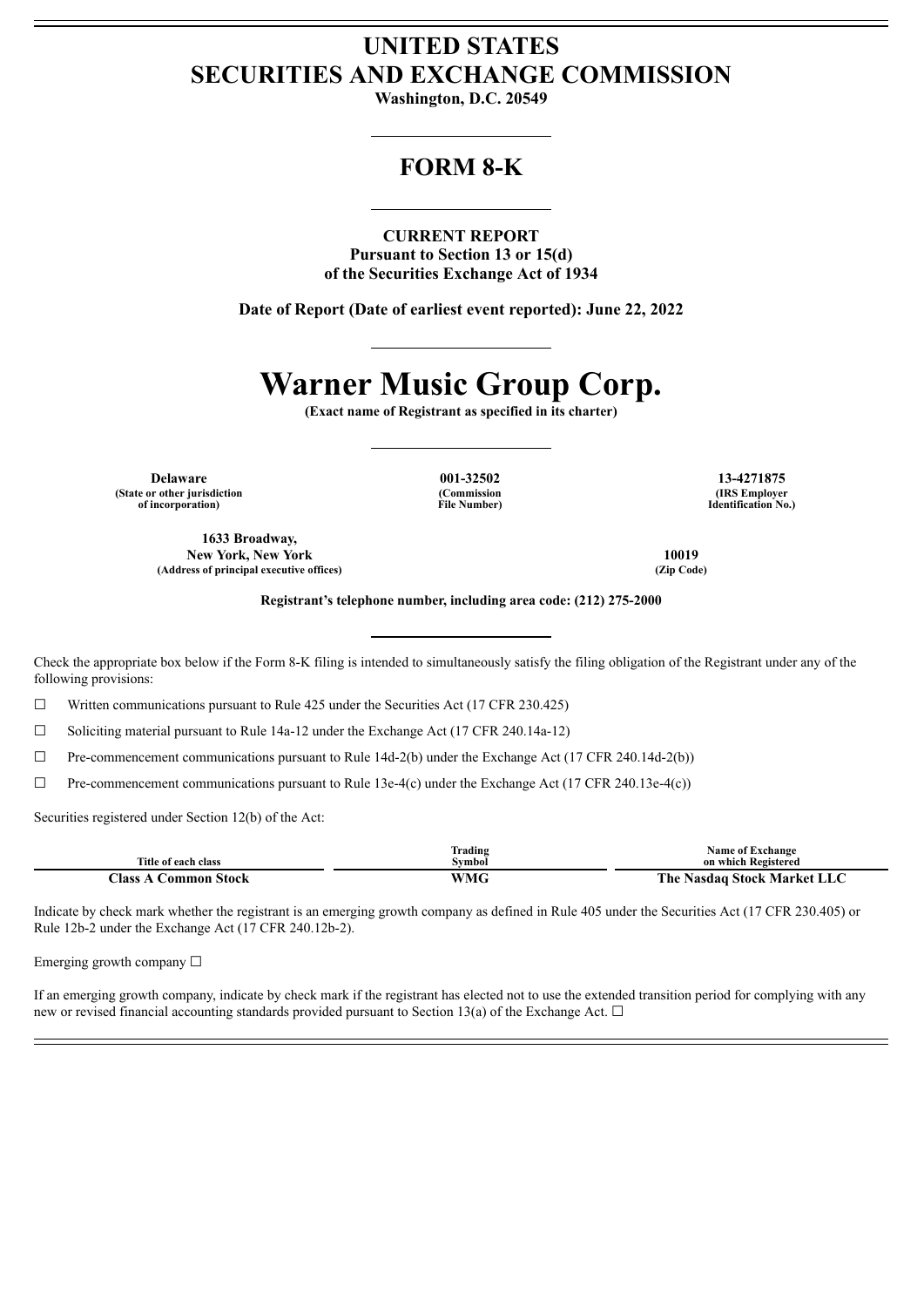#### Item 5.02 Departure of Directors or Certain Officers; Election of Directors; Appointment of Certain Officers; Compensatory Arrangement of **Certain Officers.**

#### *Succession Planning Process*

On June 22, 2022, Warner Music Group Corp. (the "Company") announced that it has begun planning for the succession of the Company's Chief Executive Officer ("CEO") and director, Stephen Cooper. The Company expects the transition to happen by the end of 2023. Mr. Cooper has served as CEO since 2011, and will continue to serve as CEO and director until his replacement is appointed.